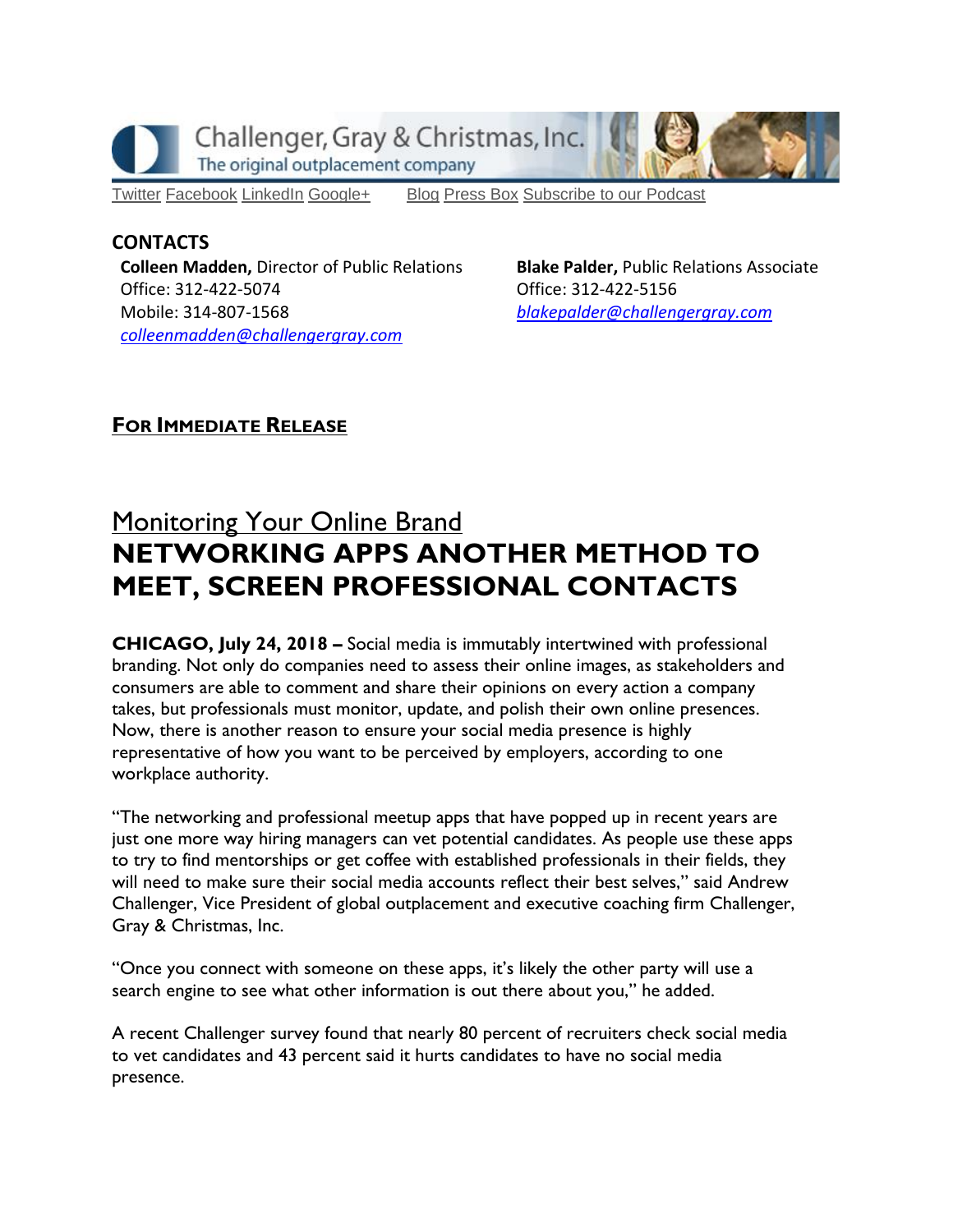Bumble, which began as a female-focused dating app, introduced a networking feature in late 2017 that allows users to swipe right on potential professional contacts or mentors. This feature, called "Bumble Bizz," was created to foster professional growth by helping connect users with people in their field who may have job opportunities or are looking to be mentors.

Bumble allows you to create a profile completely separate from your Bumble dating profile to show off your professional side, and you are encouraged to list your previous experience and upload professional headshots. Bumble had an audience of 1.4 million in 2017, according to Statista.

"The good news is that networking is no longer confined to company happy hours or informational interviews over coffee. Networking can now be done from the comfort of your home using your smartphone," said Challenger.

"The bad news is that due to its ease, users may forget that these are not dating apps. For example, it's not a good idea to 'ghost' professionals with whom you make plans to meet," he added.

In addition to meetup apps, there are now options that locate networking events as well. An app called Happening allows users to locate where networking events are occurring locally, using GPS, and stores the events in the user's phone calendar.

Although apps like Bumble allow for completely separate profiles, anything you put online acts as a representation of your personal brand.

"Professionalism goes beyond just networking apps. Making sure that your social media is an accurate representation of you is important. You can do this by increasing the security on your accounts to make it so that you must approve any tagged photos or videos. Another option is to be very selective about who you connect with on each platform," said Challenger.

# # #